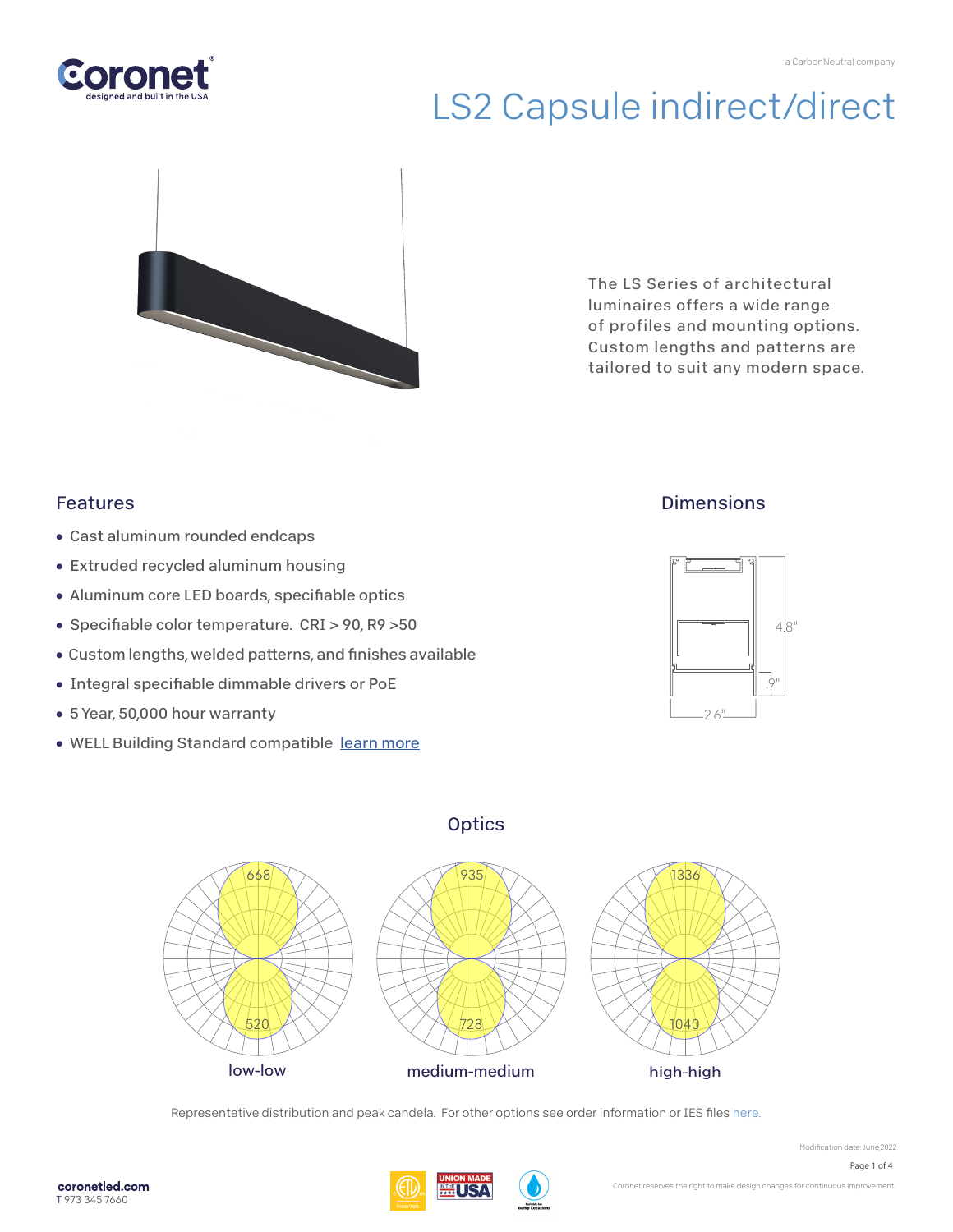



### Ordering Information



Example: LS2 CAP UPDN - 8 - 35 - MED - MED - UNV - DB - W - AC - FL - FL - CCS - DAYCKT - NA

| $\mathbf{1}$<br><b>Fixture ID</b>                                                                           | Length<br>$\overline{2}$                                                                                                                                                                                                                                                                                                                                                                                                                                                                                                                                                                                                                                      | 3<br><b>Color Temperature</b>                                                                                                                                                                                                                                                                   | Output<br>4 <sub>b</sub><br>$4a -$                                                                                                                                                                                                                                             |
|-------------------------------------------------------------------------------------------------------------|---------------------------------------------------------------------------------------------------------------------------------------------------------------------------------------------------------------------------------------------------------------------------------------------------------------------------------------------------------------------------------------------------------------------------------------------------------------------------------------------------------------------------------------------------------------------------------------------------------------------------------------------------------------|-------------------------------------------------------------------------------------------------------------------------------------------------------------------------------------------------------------------------------------------------------------------------------------------------|--------------------------------------------------------------------------------------------------------------------------------------------------------------------------------------------------------------------------------------------------------------------------------|
| <b>LS2 CAP UPDN</b>                                                                                         | 2 ft<br>$\overline{2}$<br>4<br>4 ft<br>8 ft<br>8<br>$X'$ - $X''$<br>Specify Length<br>Pattern (Consult Factory)<br><b>PAT</b><br>'Precision lengths may be specified to the nearest 1/8".                                                                                                                                                                                                                                                                                                                                                                                                                                                                     | 27<br>2700K/90 CRI<br>30<br>3000K/90 CRI<br>35<br>3500K/90 CRI<br>40<br>4000K/90 CRI<br>50<br>5000K/90 CRI<br><b>WD</b><br>Warm Dim 2200K-3000K<br>TW <sup>2</sup><br>Tunable White 2700K-6500K<br>'Must use WD10 driver.<br><sup>2</sup> Must use TW10 or PSQdriver.                           | LOW<br>Low output<br><b>MED</b><br>Medium output<br><b>HIGH</b><br>High output<br><b>CUST</b><br>Custom output <sup>1</sup><br>'consult factory                                                                                                                                |
| 5<br><b>Voltage</b>                                                                                         | $\boldsymbol{6}$<br><b>Driver</b>                                                                                                                                                                                                                                                                                                                                                                                                                                                                                                                                                                                                                             | $\overline{7}$<br><b>Finish</b>                                                                                                                                                                                                                                                                 | 8<br><b>Mounting</b>                                                                                                                                                                                                                                                           |
| Universal (120/277V)<br><b>UNV</b><br>347V<br>347V<br>Must use DB Driver                                    | DB<br>Standard 0-10V1%<br>$0-10V$ $01%$<br><b>DB.1%</b><br>ELV <sup>2</sup><br>Reverse Phase 1% (120V only)<br>TRI <sup>2</sup><br>Forward phase (120V only)<br>Lutron Digital EcoSystem<br>LDE1<br>DALI-2 Driver<br><b>DALI</b><br>PoE<br>Power over ethernet.<br><b>TW10</b><br>Dual channel, 0-10V for<br>tunable white.<br>0-10V Warm Dim<br><b>WD10</b><br>Lutron T-Series 2-channel 1%<br><b>PSO</b><br>for tunable white<br>DMX <sup>1</sup><br><b>DMX512</b><br>'Set to default address 001.RDM capable. Contact us for other<br>addressing needs. All DMX drivers provided in remote enclosuers.<br><sup>2</sup> For compatible dimmers, click here. | W<br>White<br>Black<br><b>BLK</b><br>CC <sup>1</sup><br>Custom Color<br><b>CWF</b><br>Custom Wood Finish<br>'Custom Color. See finish options here.<br>White SJ cord and canopy provided; for other requests, see<br>section 12 to specify.                                                     | AC<br>Aircraft Cable (50")<br>3.5" canopy + jbox adaptor<br>AC3.5<br>Wall Mount<br><b>WM</b><br>PS-X<br>Pendant Stem<br>(12'', 18'', 24'', 36'', 48'')<br>'Adaptor must be mudded-in<br>White stems and canopy provided unless otherwise specified in<br>options (section 12). |
| <b>Optics</b><br>9 <sub>b</sub><br>9a -                                                                     | <b>Sensors/Controls</b><br>10                                                                                                                                                                                                                                                                                                                                                                                                                                                                                                                                                                                                                                 | 11<br><b>Circuit</b>                                                                                                                                                                                                                                                                            | 12<br><b>Options</b>                                                                                                                                                                                                                                                           |
| 9a - Indirect<br>Flat Diffuser<br>FL.<br><b>AVI-BAT</b> 120° Batwing<br>9b - Direct<br>Flat Diffuser<br>FL. | NA.<br>None<br>Acuity nLight Module Only<br><b>ACM</b><br>Casambi Module<br><b>CCS</b><br>Consult factory for other options.                                                                                                                                                                                                                                                                                                                                                                                                                                                                                                                                  | <b>NA</b><br>None<br>DC <sup>1</sup><br>Dual Circuit (separate<br>indirect/direct control)<br>Emergency pack<br><b>EM120V</b><br><b>EM277V</b><br>Emergency pack<br><b>EMCKT</b><br>Emergency circuit<br><b>DAYCKT</b> Daylight circuit<br>'May require additional power feeds. Consult factory | <b>NA</b><br>None<br>Canopy + color<br>CAN-X <sup>1</sup><br>$SI-X^2$<br>$SI$ Cord + color<br>White SJ cord and canopy provided; use above nomenclature for<br>other requests.<br><sup>2</sup> See finish options here.                                                        |

### **Performance**

|                     | indirect |                    | direct |                    |
|---------------------|----------|--------------------|--------|--------------------|
| Output <sup>1</sup> |          | Watts/ft Lumens/ft |        | Watts/ft Lumens/ft |
| Low                 | 5        | 407                | 5      | 302                |
| Medium              |          | 570                |        | 422                |
| High                | 10       | 815                | 10     | 603                |

Based on a typically configured 90 CRI, 3500K luminaire using one driver.

Custom outputs available. Please consult factory. For 4000K multiply by 1.05; for 3000K 0.96; for 2700K, 0.92.

### Technical Information



click [here or](https://coronetled.com/warranty-technical-info/) scan QR code

Wiring diagrams, PoE and sensor details

Modification date: June.2022

Page 2 of 4



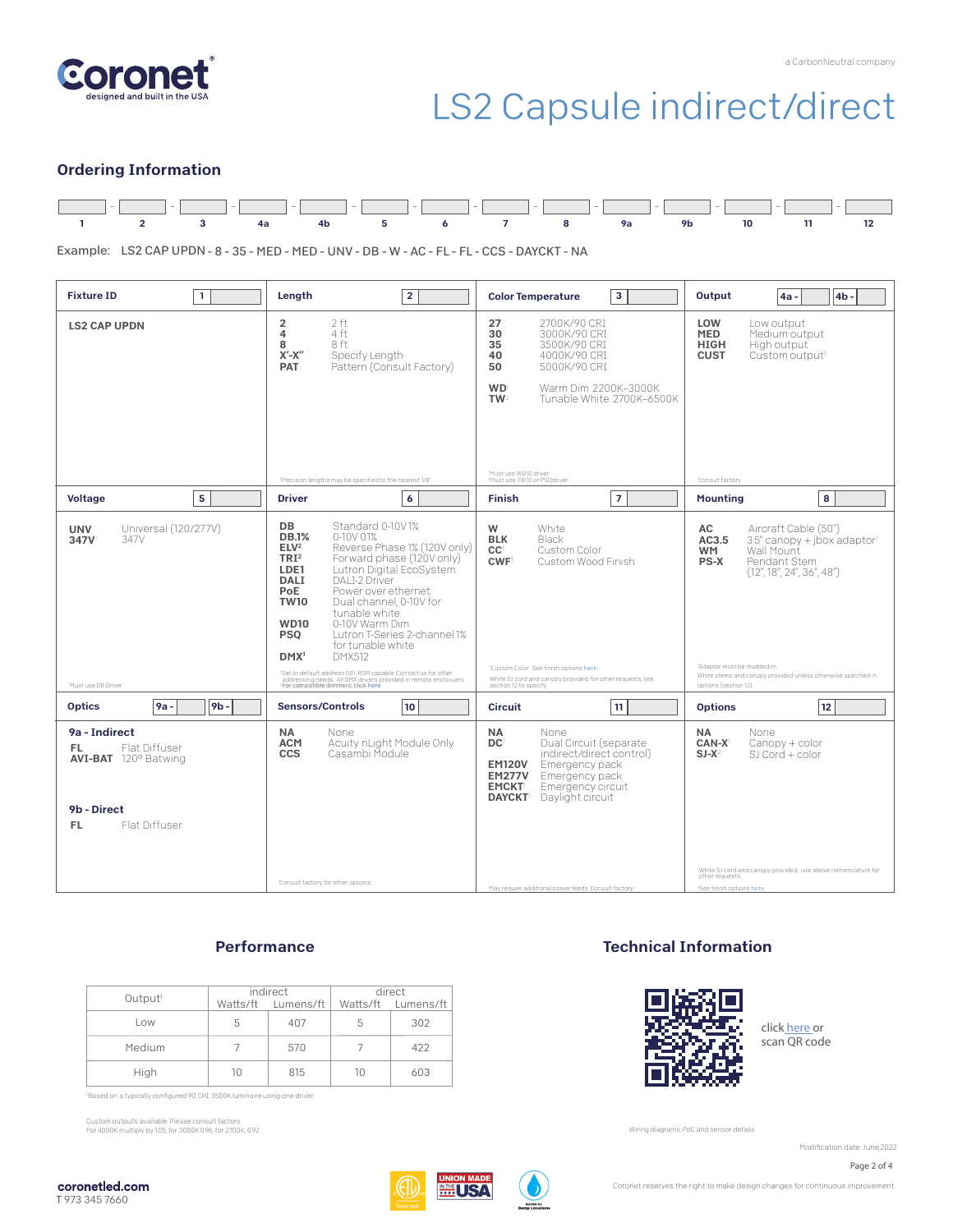

#### Drivers & Electrical

Integral drivers\* with 0-10V Dimming standard. Several other driver options available; see ordering information. \*DMX drivers are provided in remote enclosures.

#### Sensors & Controls

Sensors are installed on an aluminum plate adjacent to the luminaire lens<sup>1</sup>. Coronet remains agnostic in our approach to sensors and control systems; our fixtures are compatible with most systems offered.

1Not applicable to indirect only models. Consult factory.

#### Emergency Back-Up

For fixtures three-feet or longer, a 4W integral emergency driver may be wired to 4ft sections. 7W, 10W, and 12W drivers are also available (not all integral; consult factory). Emergency circuits for use with building generators are also available.

#### PoE (Power over Ethernet)

Compatible with virtually all PoE systems including Molex Coresync, Igor, Smartengine, Platformatics, and NuLED SPICEbox. Consult Factory for systems not listed, See [here f](https://coronetled.com/warranty-technical-info/)or more info.

#### Finishes

All luminaires are finished in high quality polyester powder coating. Our standard color is white. Any RAL color may be specified.

#### Weight

3 lbs per foot

#### **Optics**

Extruded satin acrylic lenses provide excellent diffusion, high transmission, and no LED imaging.

#### Construction

Housings are extruded premium, recycled aluminum. Individual fixtures are available up to 12' long and may be specified as nominal or precision lengths. Precision lengths are supplied within 1/8" tolerance.

#### Joined Runs

Runs of any length may be specified and are comprised of multiple, factory-engineered, joined sections. Individually specified luminaires are not field joinable.



Representative joinery. For product specific details see installation guides or submittal drawings.

#### **Patterns**

Featuring illuminated welded corners and angles. Consult factory for custom designs and elevations.



T 973 345 7660